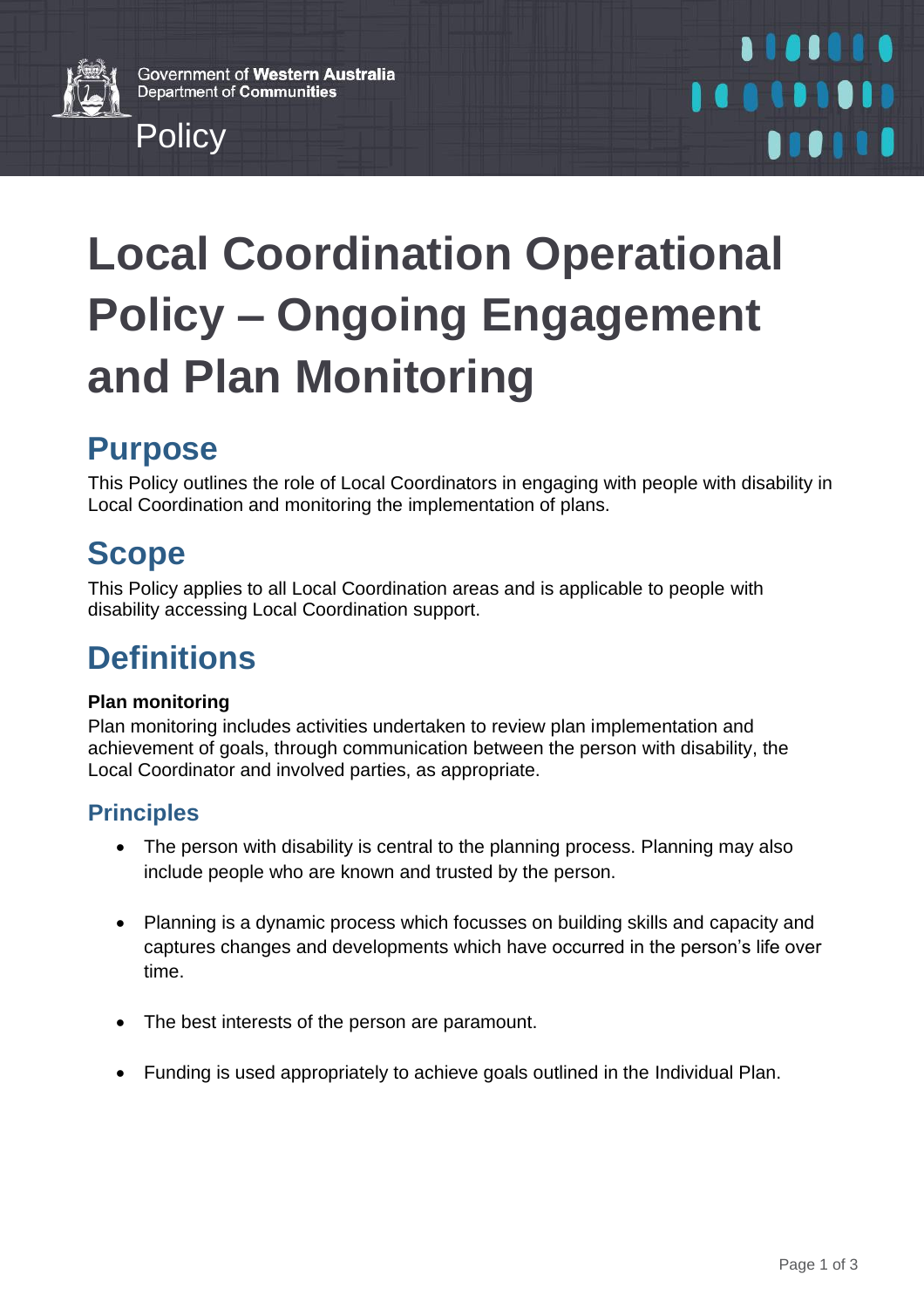#### **Introduction**

Local Coordinators can provide ongoing support to people with disability, families, carers and representatives to help them access information, plan for the future, participate in their community and navigate the disability support system.

Following the completion of the Individual Plan, the Local Coordinator will continue to be available to communicate with the person about the progress of the strategies and supports, and the achievement of the person's goals. This engagement provides an opportunity for the person with disability to share and discuss outcomes and problem solve any barriers arising. The Local Coordinator may also support people with disability, families, carers and representatives to gain the skills, confidence and expertise required to plan for the future. This usually includes how to utilise personal and local community networks to develop practical solutions to meet their goals and needs.

A person with disability may have an informal decision maker selected such as a parent, or a formally appointed decision maker such as a guardian or administrator. In some circumstances, this might include substitute decision makers or other people the person with disability considers to be appropriate (see Local Coordination Operational Policy – Supported Decision-Making).

Discussion during the period of the Individual Plan also allows for creation of new ideas, strategies, and approaches for the future.

#### **Implementation**

During the planning process, the Local Coordinator will discuss with the person with disability, their family, carer or representative how they will communicate during the period of the Individual Plan. This includes the method and frequency of communication that the person feels is suitable for them and their circumstances. Some people may require little ongoing communication, due to the nature of their supports or needs, and their connection with a Local Coordinator may be minimal. In other instances, a person or their family, carer or representative may prefer the Local Coordinator to be closely involved in supporting the progress of the person's Individual Plan.

Regardless of the communication arrangements made, the person and their family, carer or representative are not restricted to these and may contact the Local Coordinator when they require assistance. Similarly, if information becomes known to the Local Coordinator which suggests that the person may require additional support or that the plan is not being implemented as agreed, this will also prompt contact with the person.

Where funding in a plan is self-managed, the Local Coordinator will explain to the person and/or their representative the communication arrangements that will be required. This will include contact with the person, or their representative as required, and monitoring of payment and acquittal arrangements.

During this contact, a Local Coordinator may learn of a change in the person's circumstances or goals which lead to minor plan changes or a review of the person's plan (see Local Coordination Operational Policies – Plan Development and Plan Changes, and Prioritisation of Plans).